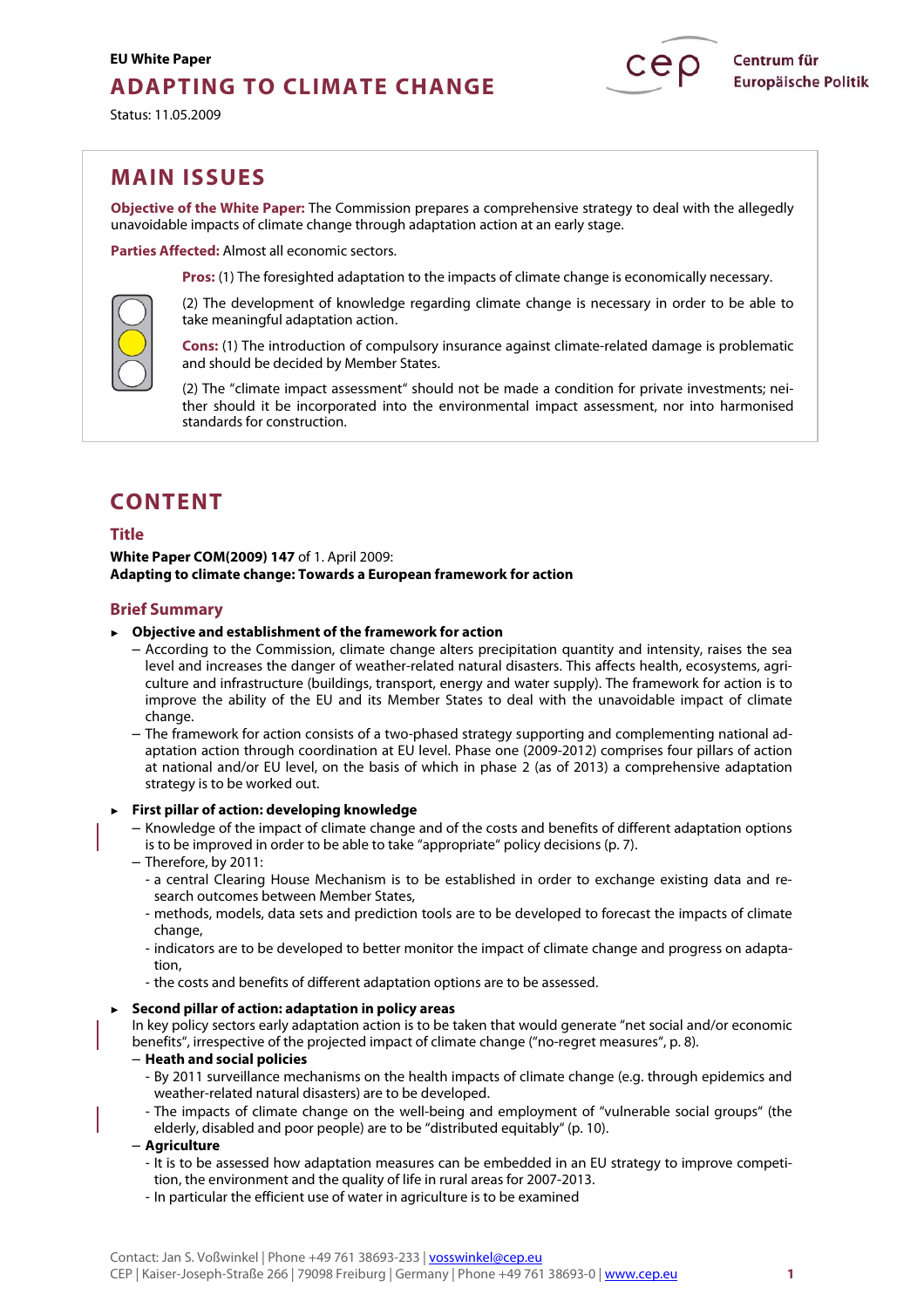

#### **Biodiversity, ecosystems and water**

- Measures against the loss of biodiversity are to be developed.
- By 2010 the Commission wants to set up guidelines for how to factor climate change into "Natura 2000" in accordance with the Fauna-Flora-Habitats Directive (92/43/EEC).
- By the end of 2009, the Commission wants to set up guidelines for how to integrate adaptation measures for river basins according to the Water Framework Directive (2000/60/EC).
- **Coastal and marine areas** 
	- Adaptation measures are to be integrated into the common marine policy, the implementation of the Marine Strategy Framework Directive (2008/56/EC) and the reformed Common Fisheries Policy.
	- The Commission wants to develop guidelines for adaptation measures in coastal and marine areas.

### – **Production systems and physical infrastructure**

- The Commission acknowledges that the protection of infrastructures against "extreme weather events", e.g. in the area of traffic, is "predominantly" a Member State responsibility. Notwithstanding, the EU plays an "important role in promoting best practice" here (p. 12).
- Adaptation measures are also to be integrated into the guidelines for the trans-European transport network (TEN-T) [Green Paper COM(2009) 44, cp. [CEP Policy Brief\]](http://www.cep.eu/en/analyses-of-eu-policy/transport/transeuropean-network/) and the trans-European Energy Network (TEN-E) [Green Paper COM(2008) 782], as well as into the EU cohesion policy.
- Whether or not the impact of climate change ("climate impact assessment") is to become "a condition for public and private investment" is to be explored.
- The incorporation of climate-related sustainability criteria into EU construction standards is to be explored.
- The Commission wishes to develop guidelines by 2011 for the impact of climate change in the scope of the Environmental Impact Assessment (EIA Directive 85/337/EEC) and the Strategic Environmental Assessment (SEA Directive 2001/42/EC).

## **► Third pillar of action: instruments and financing**

- In order to supplement the expenses of Member States and to share the financial burdens of adaptation, adaptation measures can be financed through EU spending programmes such as cohesion, social fund and agriculture [SEC(2009) 387, p. 21 sqq.].
- In order to share the investment, risk and reward of adaptation measures between the public and the private sector, "Market Based Instruments (MBI)" and "Public Private Partnerships" are to be applied. MBIs include incentive schemes in the form of "Payments for Ecosystem Services", which are to be made by the beneficiaries of eco-systems to their providers (e.g. high water protection through wetlands).
- Costs for adaptation action in the relevant sectors and policy areas are to be estimated in order to be able to take them into account in the financial decision process
- Revenues generated from auctioning greenhouse gas emission allowances are to be utilised for adaptation purposes.
- "Innovative" funding measures are to be examined (p. 14).
	- It is to be evaluated whether private providers of "public services" and "critical infrastructure" (e.g. airports, railway network, freeways) need to be covered by "compulsory standard weather-related insurance" (p. 13 sqq.).
	- In cases where insurance is not available for certain risks (e.g. buildings in flood plains), "publicly supported insurance schemes may be required" (S. 13).
	- Due to the cross-border impact of climate change, the benefits in promoting EU-wide insurance as opposed to national or regional schemes are to be examined.

#### **► Fourth pillar of action: international cooperation**

The Commission proposes integrating the measures for adapting to climate change into all areas of Common foreign policy.

- Adaptation measures are to be taken account in agreements on the liberalisation of trade in environmental goods and services and in Free Trade Agreements.
- When negotiating the follow-up agreement of the Kyoto Protocol, which will expire in 2012, the EU should further pursue its "ambitious proposals" to foster adaptation measures [Communication COM(2009) 39 of 28. January 2009, cp. [CEP Policy Brief](http://www.cep.eu/en/analyses-of-eu-policy/environment/climate-change-agreement/)] (p. 15).
- The EU is to support developing countries through the "Global Climate Change Alliance" (GCCA) and other programmes.

## **► Impact and Adaptation Steering Group (IASG)**

- By 1. September 2009 the Commission wants to establish an Impact and Adaptation Steering Group (IASG).
- It is to be composed of representatives from the Member States involved in the development of national and regional adaptation programmes. It is to be supported by several technical working groups (e.g. agriculture and forestry, biodiversity, water, energy).
- The Steering Group is to play a key role in developing adaptation measures in line with the four pillars of action and consider the appropriate level – either Community or national – at which action is to be taken.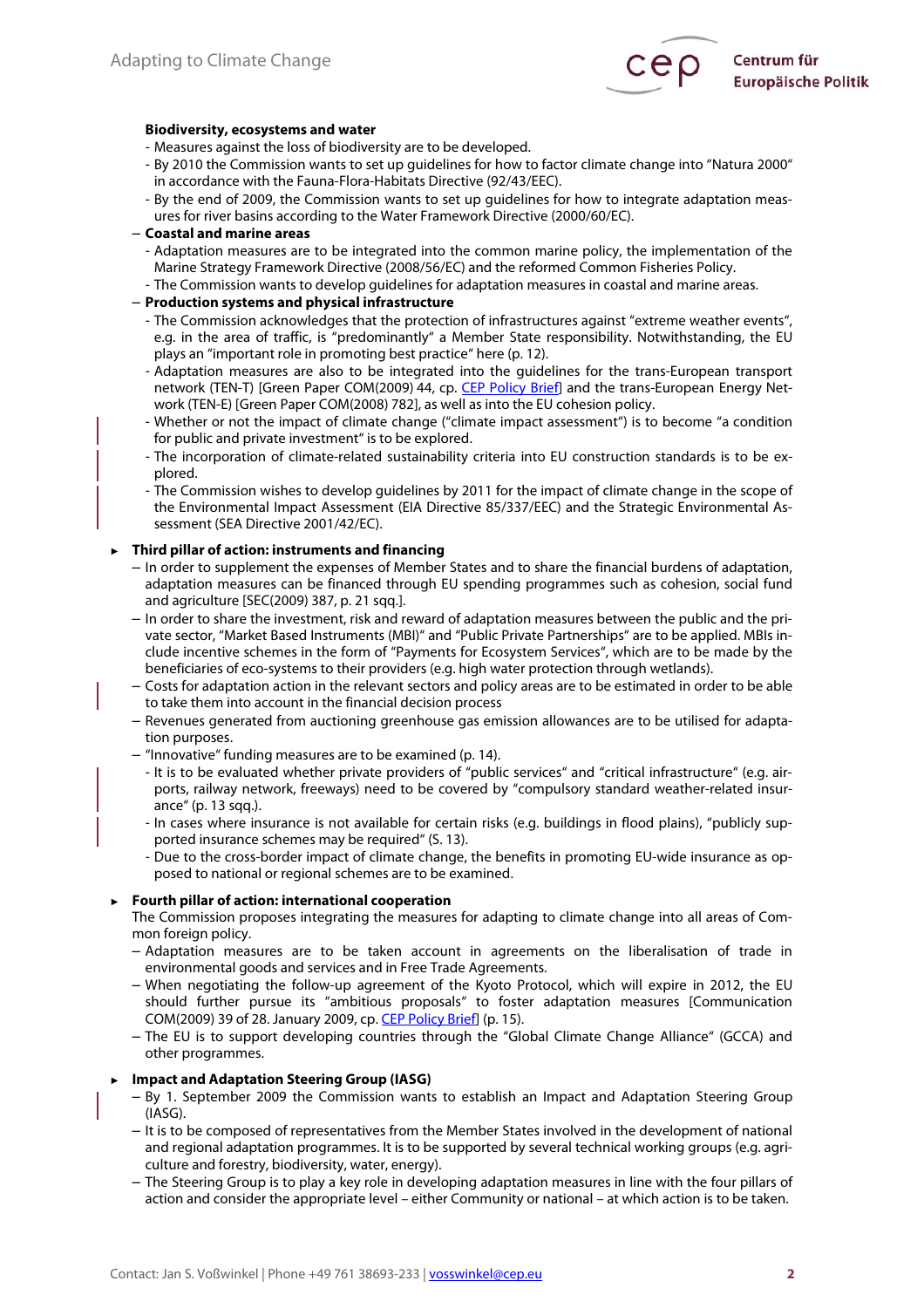

## **Changes Compared to the Status Quo**

To date, programmes for the adaptation to climate change have only been developed by single Member States (e.g. Germany, France, United Kingdom, Spain, Netherlands). With the action framework the Commission wishes to develop an EU-wide strategy.

## **Statement on Subsidiarity**

The Commission finds that due to the very different regional impacts of climate change, most adaptation measures need to be addressed at a national, regional or local level. However, these measures could be "supported and strengthened by an integrated and coordinated approach at EU level". This is particularly true where impacts of climate change are of cross-border relevance (e.g. in cross-border river basins). Moreover, adaptation would require "solidarity among EU Member States" to ensure that disadvantaged regions and regions most affected by climate change would be capable of taking the measures to adapt. (p. 6)

## **Political Context**

The contracting states of the UN Framework Convention on Climate Change (UNFCCC) are obliged to develop national, and "where appropriate, regional" programmes containing measures "to facilitate adequate adaptation to climate change" and to cooperate in so doing (Art. 4 lit. b and e).

The present White Paper is based on the Green Paper "Adapting to climate change in Europe – options for EU action" [COM(2007) 354 of 29. June 2007, cp. [CEP Policy Brief](http://www.cep.eu/analysen-zur-eu-politik/umwelt/themenseite-eu-gruenbuch-zur-anpassung-an-den-klimawandel/) in German only] and the subsequent consultation. Along with the White Paper the Commission has published working documents for adaptation action in the fields of "Water, coasts and marine" [SEC(2009) 386], "Health" [SEC(2009) 416] as well as "Agriculture" [SEC(2009) 417].

## **Options for Influencing the Political Context**

| Leading Directorate General: | DG Environment  |
|------------------------------|-----------------|
| Consultation procedure:      | Is not planned. |

## **ASSESSMENT**

## **Economic Impact Assessment**

#### Ordoliberal Assessment

**Early adaptation to climate change is an economic necessity** if it means that greater damage can be avoided. **However, the uncertainty inherent in climate change projections does limit** somewhat **the assessment of foresighted adaptation**. Therefore, it is to be welcomed that the Commission mainly envisages measures which are likely to generate benefits irrespective of the forecast quality.

It is particularly due to this uncertainty and the fact that the impact of climate change will affect **Member States** in a very different manner that the part of adaptation which is not accomplished through private action – as the Commission states correctly – is to be designed by Member States predominantly. They **can best estimate which** foresighted **adaptation actions are economically reasonable**. In opposition to the Commission's plans, this estimation should not be distorted through financial means from the EU budget, since otherwise there is a risk that Member States mainly adapt to the EU subsidies and support policy instead of adapting to the expected impact of climate change. Also, **the establishment of a "Steering Group" desired by the Commission is Iikely to result in too much central regulation**.

It makes sense to explore whether new, long-term construction plans are adapted to the expected impact of climate change. But as this question is in the interest of the constructor and potential creditors it is doubtful whether it is really necessary to incorporate it into the environmental impact assessment or into harmonised standards for construction. **Making climate impact assessments a condition for private investments is** therefore **to be** clearly **rejected**.

**The Commission's considerations on** the possibility of **compulsory insurance against climate-related damage** being possibly publicly supported **are problematic**. Although for many affected parties there is already a false incentive not to take out any insurance at all, as they are justified in relying on the state to cover at least a part of the damage, the subsidisation of insurance premiums should not lead, however, to false incentives being systematically set which would, for instance, encourage settlement in flood plains. **The introduction of compulsory insurance should be subject to the Member States' decision,** as in the case of damage occurring, it is predominantly the Member States which provide financial aid to parties affected.

#### Impact on Efficiency and Individual Freedom of Choice

The White Paper is rather general and dispenses to a large extent with any description of concrete action. A detailed evaluation is therefore not possible. The development of a knowledge base for the necessary adaptation to climate change is to be welcomed, since adequate adaptation action cannot be designed in a sensible manner without any empirical data on the extent of the expected changes.